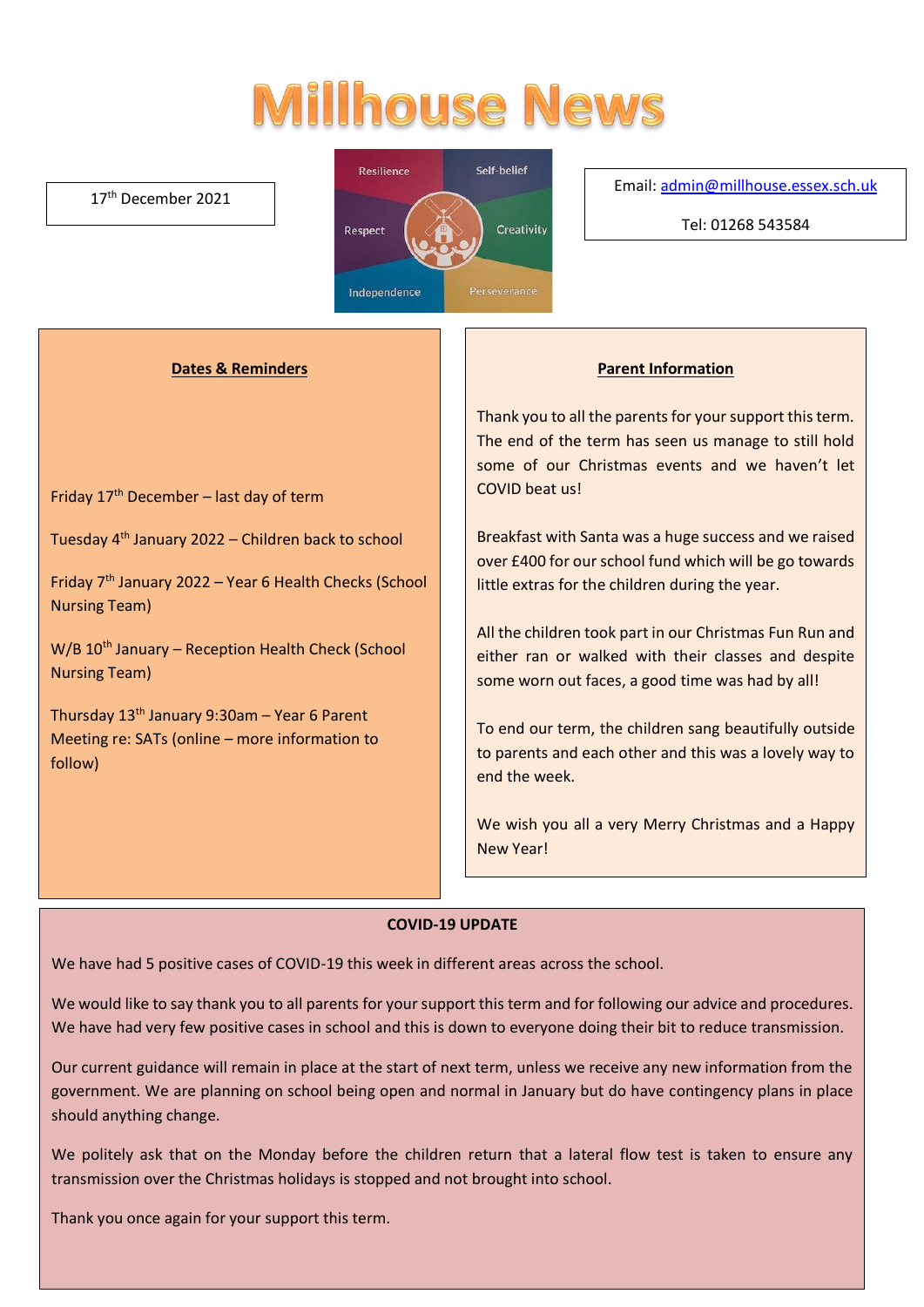#### **Staff Farewells**

We said goodbye last week to three of our trainee teachers, Mr M (Class 3), Miss Barrett (Class 9) and Miss Kneller (Class 8). They are off to their next schools to continue their training and we wish them luck for the rest of the year.

We also say a sad goodbye to Mrs Shadwell (school office) and Mrs Hagen (MDA) who are off to pastures new. We send our best wishes and thank them for their support and hard work at Millhouse.

# **To ensure all members of our school community have access to support with, and learn how to manage, their mental and physical wellbeing.**

# Wellbeing & Support

Should anyone need any support over the Christmas holidays, the following organisations can be contacted and can offer advice and support:

#### Samaritans

[www.samaritans.org](http://www.samaritans.org/) 116123

#### Mind (Mental Health Support)

[www.mind.org,uk](http://www.mind.org,uk/)

#### CALM (Campaign Against Living Miserably)

[www.thecalmzone.net](http://www.thecalmzone.net/)

# Age UK (Support for the older generations)

[www.ageuk.org.uk](http://www.ageuk.org.uk/)

# Money Helper (financial support and advice)

[www.moneyhelper.org.uk](http://www.moneyhelper.org.uk/)

#### The Trussel Trust (Food Banks & Donations)

[www.trusseltrust.org](http://www.trusseltrust.org/)

Basildon Foodbank [www.basildon.foodbank.org.uk](http://www.basildon.foodbank.org.uk/) 07424 660862

# National Domestic Abuse Helpline (Support and advice for victims of domestic abuse and their family)

[www.nationaldahelpline.org.uk](http://www.nationaldahelpline.org.uk/) 0800 2000 247

#### Relate (Relationship help & support)

[www.relate.org.uk](http://www.relate.org.uk/)

If you need help or support, please reach out to one of these organisations. If you or anyone you know, feels unsafe or at risk of harm, please call the police on 999.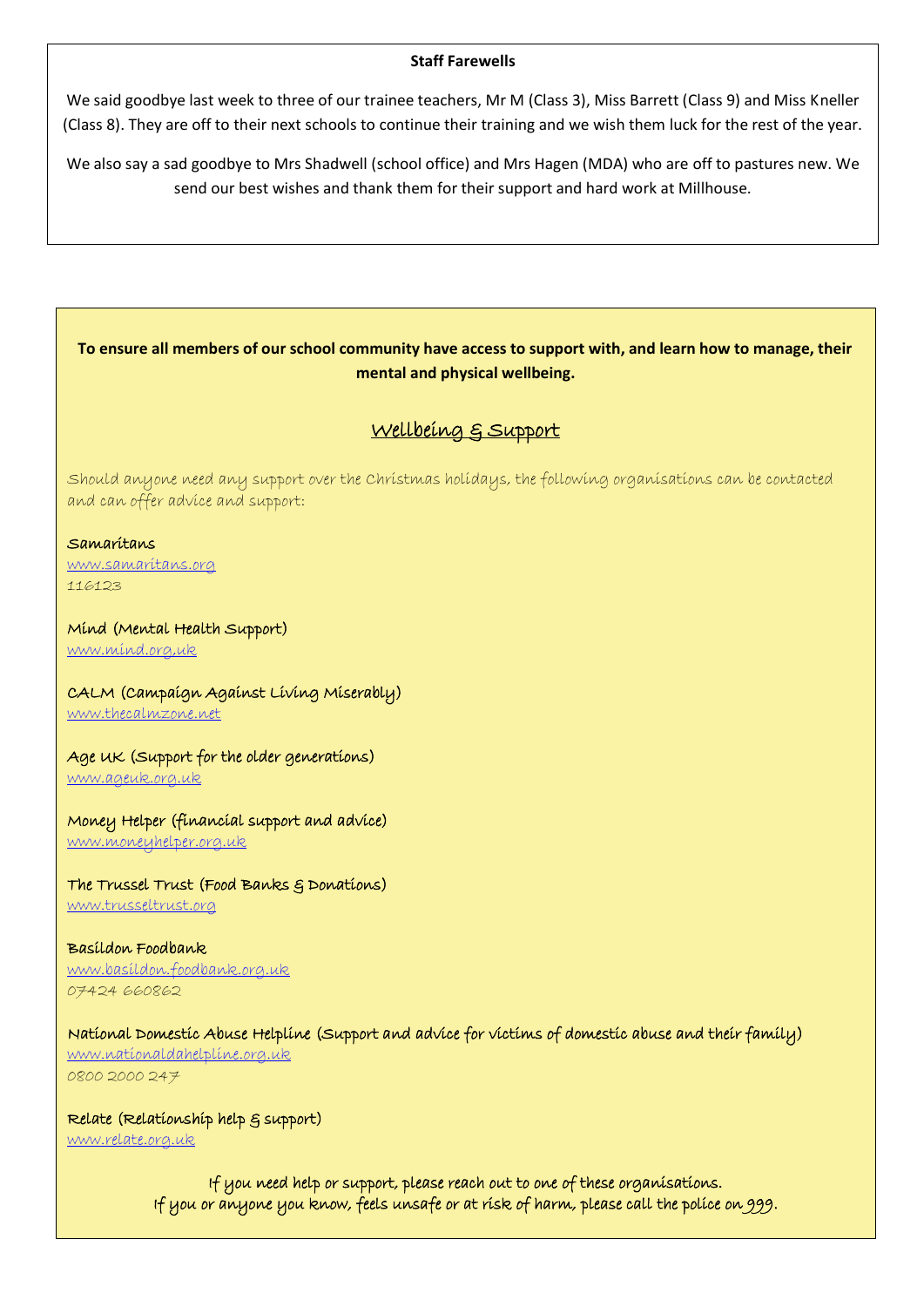# **To increase access to and improve provision of reading for all children**

# **Reading**

This winter, Essex Libraries are running a Winter Reading Challenge! To join up and enter go to [https://libraries.essex.gov.uk/news/welcome-to-the-winter-reading-challenge/.](https://libraries.essex.gov.uk/news/welcome-to-the-winter-reading-challenge/) By entering, your child is also entered into a prize draw and can be in with a chance of winning lots of different prizes.

There is also a national winter mini-challenge run by the Reading Agency. Details can be found on: <https://summerreadingchallenge.org.uk/news/general/winter-mini-challenge-2021> . This is run in the same way as the Summer Reading Challenge and children will be awarded certificates for reading during this time.

**Gallery** 

Below are some pictures from our Christmas Cross-Country Fun Run.

The children and staff really enjoyed this and it was lovely to see them having fun while getting fit, whether they ran or walked.

Some of the staff joined in and special well done goes to Mr Shadbolt, Mrs Haken, Mr Allen and Miss Bridge who either ran with every year group (or most of them) and between them ran just over 36 miles during the day!

We have roughly calculated the number of miles run by all the children and we reckon it was probably close to 400 miles!